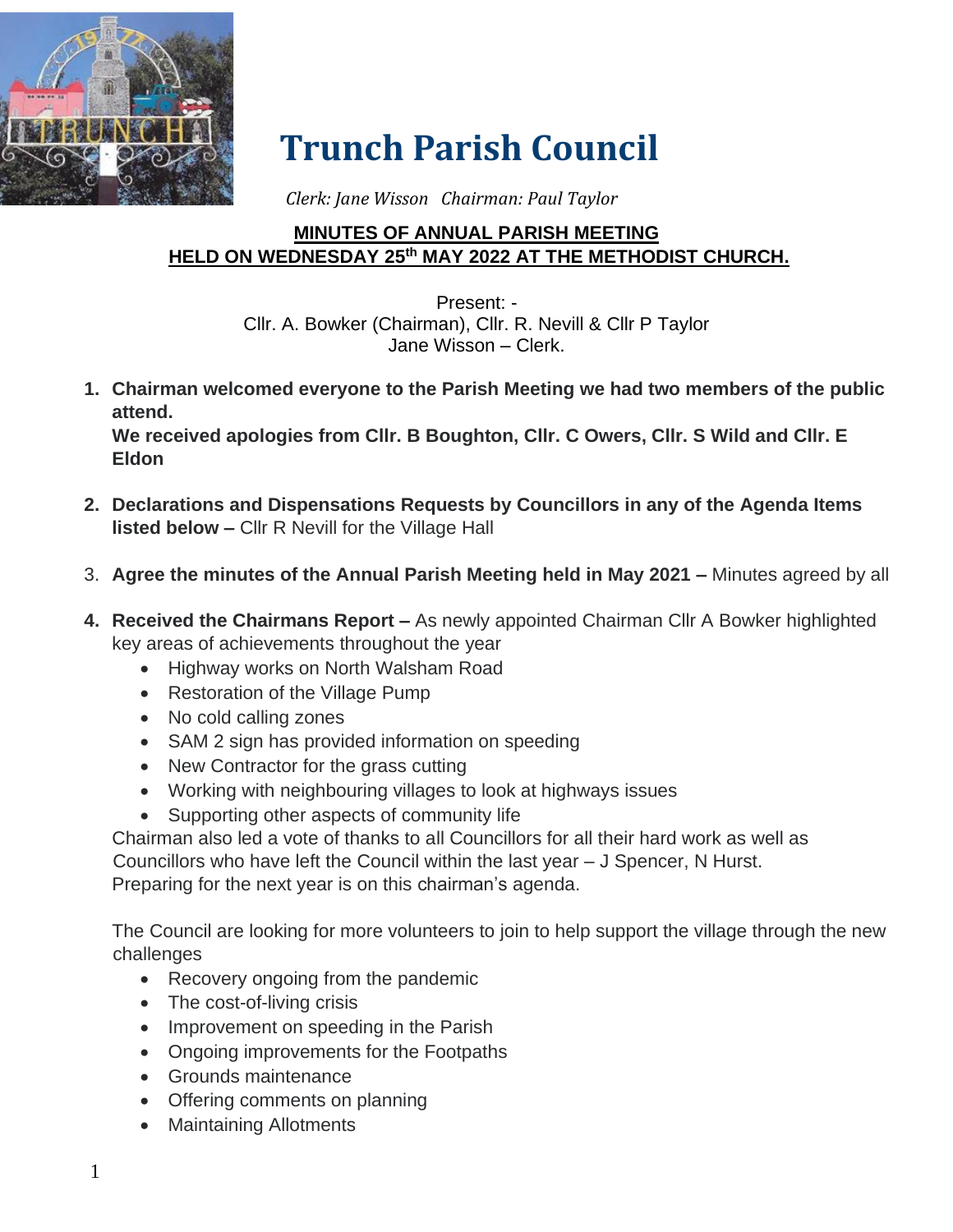- Development of the Parish Plan to include outcomes from the Village Questionnaire
- Collaboration with Local groups/neighbouring parishes and other partners

Vice Chairman Cllr. P Taylor also wanted to add his thanks to Cllr. C Owers for all her hard work on letting the last few allotments.

- **5. Report from the TVS – Appendix A**
- **6. Report from Village Hall Committee - Appendix B**
- **7. Public Opportunity for Questions to Councillors**

A question was raised about the number of Empty/second homes in the Parish and the impact this is having on Parish/community life – parish council will add to the next Parish Council meeting agenda to discuss.

**8. Update on the Queens Jubilee Celebrations – Appendix C**

### **Meeting Closed at 20.05pm**

**Date:……………………………………………**

**Signed………………………………………….**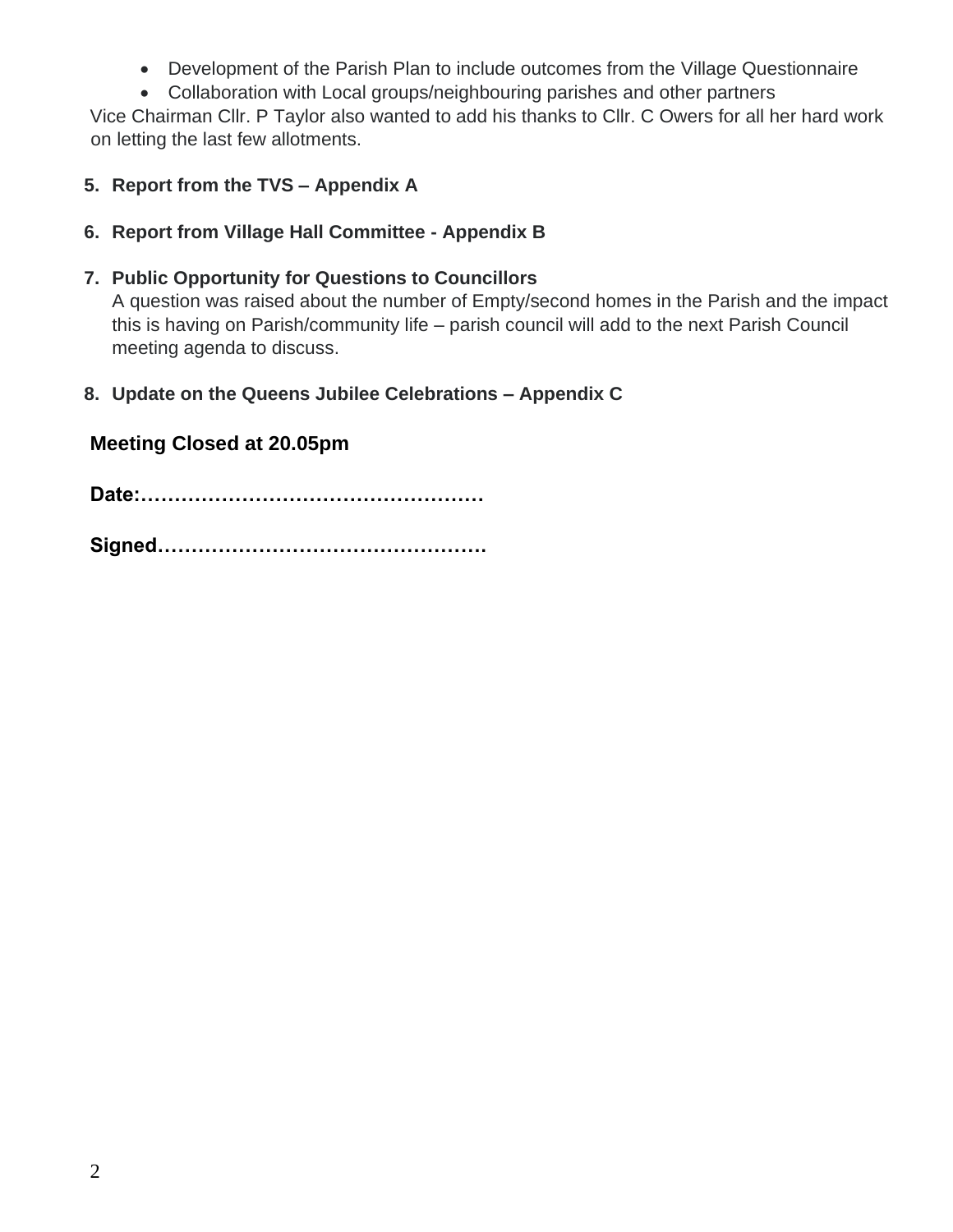## **Appendix A**

# **Trunch Village Society**

## Annual Report to the Trunch Parish Council - May 2022

Other than the recycling credits and compost sales raised by the activities of the community compost project group no other fund-raising activities have been held during the past year. As a result, no grants were awarded to the village Groups and Organisations. A fund of £5000 is retained for emergency situations.

#### **Picnic Party in the Paddock - 2021**

An entertaining day in September was well attended and patrons enjoyed a fun packed afternoon of live music, competitions and games. The turnout of residents, after a long period of lockdown enabled them to catch up with neighbours and donations raised over £300 for the Village Society.

The annual garage sale was not held

#### **Queen's Jubilee Celebration 2022– Picnic Party in the Paddock**

A picnic based on the successful formula of last year's event has been organised for Friday 3rd June. Singers and musicians will provide the live entertainment and a disco will implement the programme of party music. A local ukulele band are booked to play a repertoire of sing along songs. There will be the wellie throwing and tug o 'war competitions besides a number of games for all to join in.

As part of the celebration the Trunch Art Group is staging an exhibition of pictures painted by local people and the Garden Society are planning to have a floral display.

#### **Litter Pick Group**

A collection of rubbish from around the village took place on a Sunday afternoon during October last year and April this year. It was encouraging to see an increase in the number of enthusiastic volunteers. The litter picks are organised as friendly social events with a quiz during tea and cakes afterwards in the village hall.

#### **Community Compost Group**

Despite the effects of the covid pandemic the Group managed to collect a total of 13.808 tonnes of garden waste during last year for which a recycling credit of £884 was paid by Norfolk County Council. The sales of compost yielded a total sum of £260.

The Group have about fourteen volunteers who can be called upon for the fortnightly waste collections and processing the garden waste.

The kind resident who loaned a pick-up truck to the Group so that collections could continue, after the disposal of the van, has moved house away from the village. As a result, the Group no longer have an economic means of transport for the waste collections. As a temporary measure, volunteers are using their own vehicles but this cannot continue so various alternatives are being considered. The Group are hopeful that a solution will be found soon otherwise the collections are in danger of being suspended. It is important this vital community service continues not only for the benefit of residents in disposing of garden waste but also for the income it generates from recycling credits.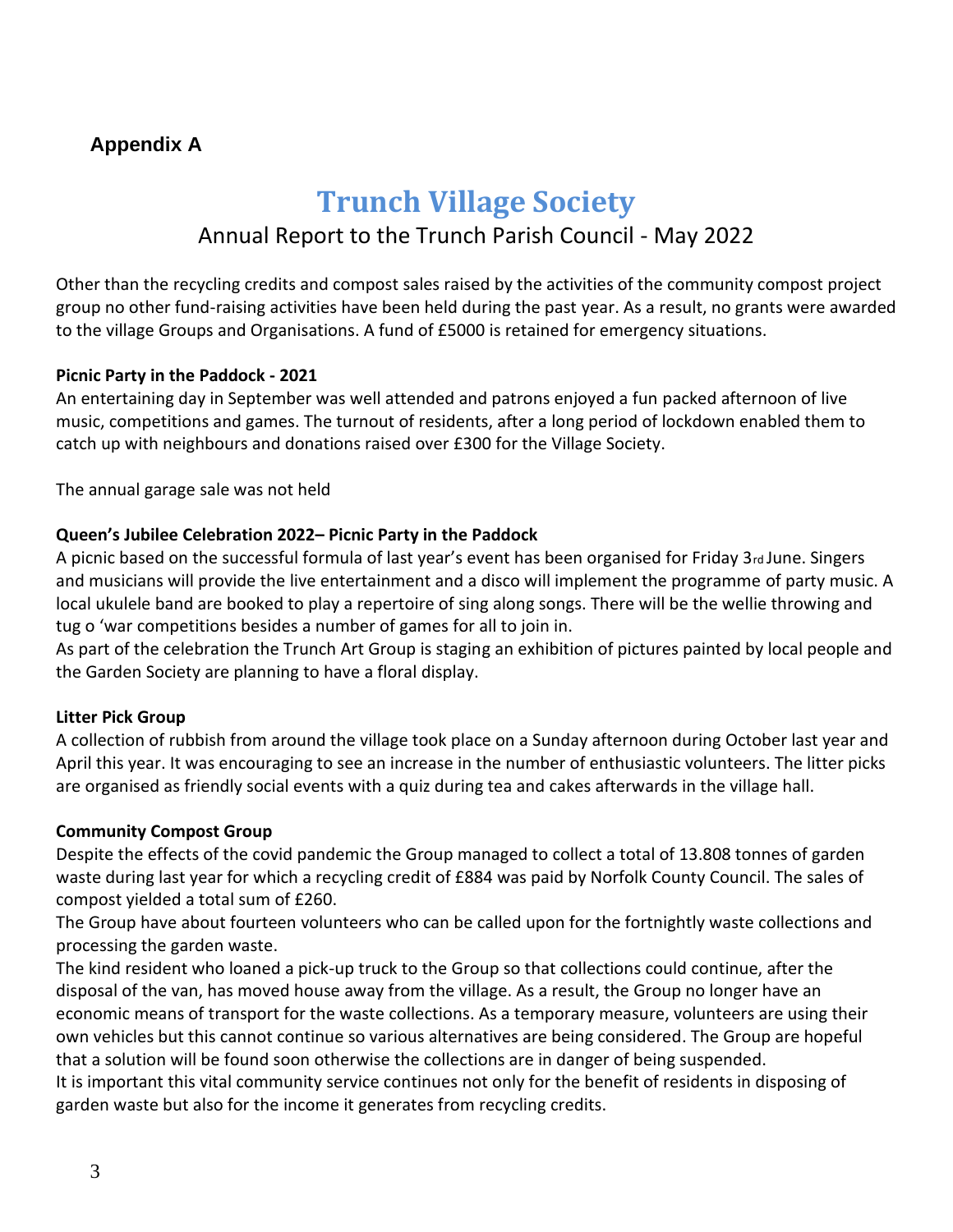#### **Playing Field Group**

Due to the lack of use the half pipe was dismantled and removed from the playing field.

#### **Bee Keeping Project Group**

Last year was a poor year nationally for bees and bee keepers. There was very little honey harvested but despite this £185 was received from honey sales. Currently, after the swarming season, the apiary at Glebe Lodge has seven thriving hives that seem to be doing well especially during the recent spell of fine weather. Our registered swarm collector, Michele Horsefield, has collected four swarms so far this season. This enabled the Group to retain one swarm and give the others to two new members of the Project group. At present it looks as though the forthcoming season will good for the bees to flourish and grow in strength and numbers

#### **General**

The distribution of Welcome/Introduction packs to newcomers to the village continues.

The 2009 version of the Parish Plan is being updated in collaboration with the Parish Council and a questionnaire was sent to 471 households in the village and the 210 responses are currently being analysed by a group of volunteers. Once analysed and reviewed the outcome will be published in an updated Plan and distributed to all households in Trunch, the Parish Council, the local Member of Parliament, the County and District Councillors.

Copies will also be sent to other bodies affected by the outcome of the residents' comments and aspirations. The village web site is being administered by the TVS Secretary and is regularly updated to include details of village events, local history, suppliers, contractors, holiday accommodation, group activities and many other items of interest involving village life. A recent review indicated that 180 visits were made to the site in a fortnight period.

The activities of the Society's Project Groups rely on the support of a network of volunteers. As we get over the effects of the covid virus it is hoped that a team of enthusiastic and willing volunteers will again be available to call upon, such that the activities of the Society are able to continue, prosper and raise much needed funds for the village Groups, Organisations and activities.

The Society thanks all of the volunteers for their enthusiasm, dedication and hard work.

#### **Officers**

Chairman – Stefan Pogonowski: Vice Chairman – Peter Horsefield: Treasurer – Linda McQuattie: Secretary – Brian Boughton Committee (Project Group Representatives) Michele Horsefield, Malcom Needs and Karen Pogonowski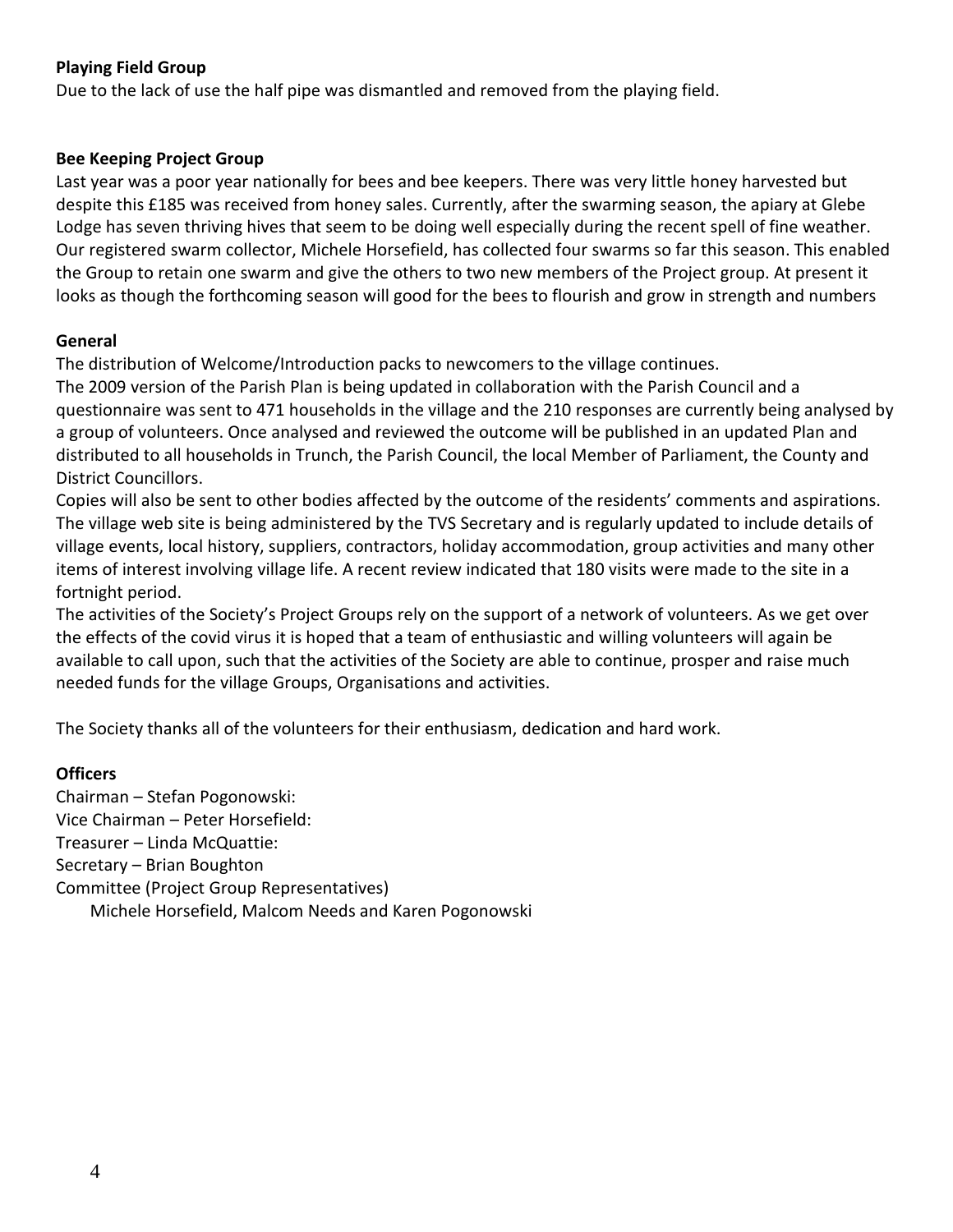Appendix B

# **Trunch Village Hall Management Committee - Chairmans's Report to Trunch Annual Parish Meeting May 2022**

it's been a challenging year…

Some of the officers of Trunch Village Hall management committee changed during the year which resulted in us spending a lot of time and much effort in getting up to speed with the various rules, regulations, roles, responsibilities and procedures. We've got a fair way through a documentation update with the help of a useful set of model documents for village halls from ACRE (Action with Communities in Rural England) to guide us. Once we've completed this process, we'll have a useful central repository of our own, tailored documents for future reference and we'll be instituting regular reviews to keep them up to date and relevant.

We've also had to respond to varying Covid-19 rules and recommendations to keep the Village Hall an active, viable and useful community asset. Once we got a handle on how the Village Hall operated, we set about updating our schedule of hiring charges, our standard conditions of hire, our health and safety policy, our fire policy and our insurance cover.

As well as these important initiatives, we also made an assessment of the Village Hall's facilities, utilities and services. This is an ongoing process - a building fabric survey has been performed and an electrical services assessment will be made shortly.

A number of important maintenance projects were implemented:

- 1. Woodworm treatment of the woodwork underneath the floor was performed
- 2. Our car park has been resurfaced delayed until this Spring due to inclement weather last Autumn
- 3. Handrails painted with insulating paint to be DDA (disability) compliant as per building regulations
- 4. Landscaping of our frontage was completed (planting to be performed shortly)
- 5. HIVE system to remotely monitor and control hall central heating was installed
- 6. Old rickety card tables replaced with white square stable tables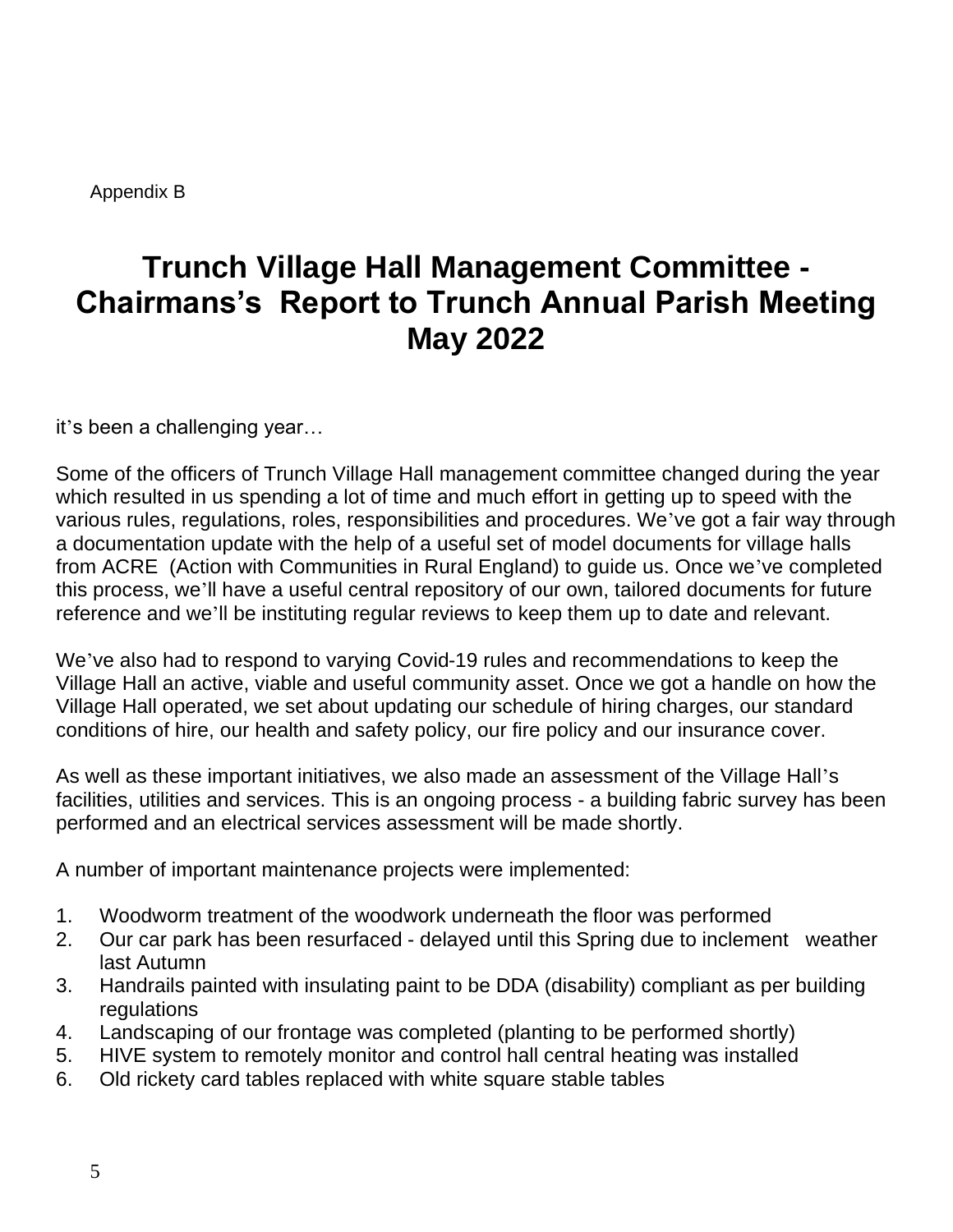All of these challenges showed we need to raise funds and control finances. We've now got a great team of fundraisers who get together regularly to generate new fundraising ideas and the recent successful revival of the Trunch Village Hall coffee mornings is an example of their determined efforts.

As far as controlling finances is concerned, thanks to our Treasurer Andi Kay's great efforts we now have a firm understanding of our financial status. This allowed us to plan a competitive Hall Hire fee strategy and will show us the extent of fundraising needed to raise money for future projects in order to maintain and improve our Village Hall as a central part of Trunch village life.

Looking forward, the information we've acquired over the last eleven months will allow us to formulate a strategy for the Hall. We'll be concentrating on strengthening our resilience and sustainability with an eye to providing greater flexibility and to modernising our facilities where it might help our existing and new hall users.

In terms of those modern buzzwords "sustainability", 'wellbeing 'and 'resilience 'ACRE are encouraging all Government departments to recognise the multiple economic, social and environmental benefits of village halls. They would like policy makers to:

- Include them in initiatives and plans so that all halls are able to reach carbon neutral targets
- Tackle the burden of irrecoverable VAT and maintain other tax reliefs and exemptions that are an important contribution to the financial sustainability of halls
- Consider all options possible for providing capital funding to improve and maintain England's ageing stock of halls

Along with ACRE, we'll be watching this space closely. We'll also be monitoring published Grant funding notices so that we can take advantage of any benefits whenever they arise.

Richard Nevill, Chairman, Trunch Village Hall

Date: 11th May 2022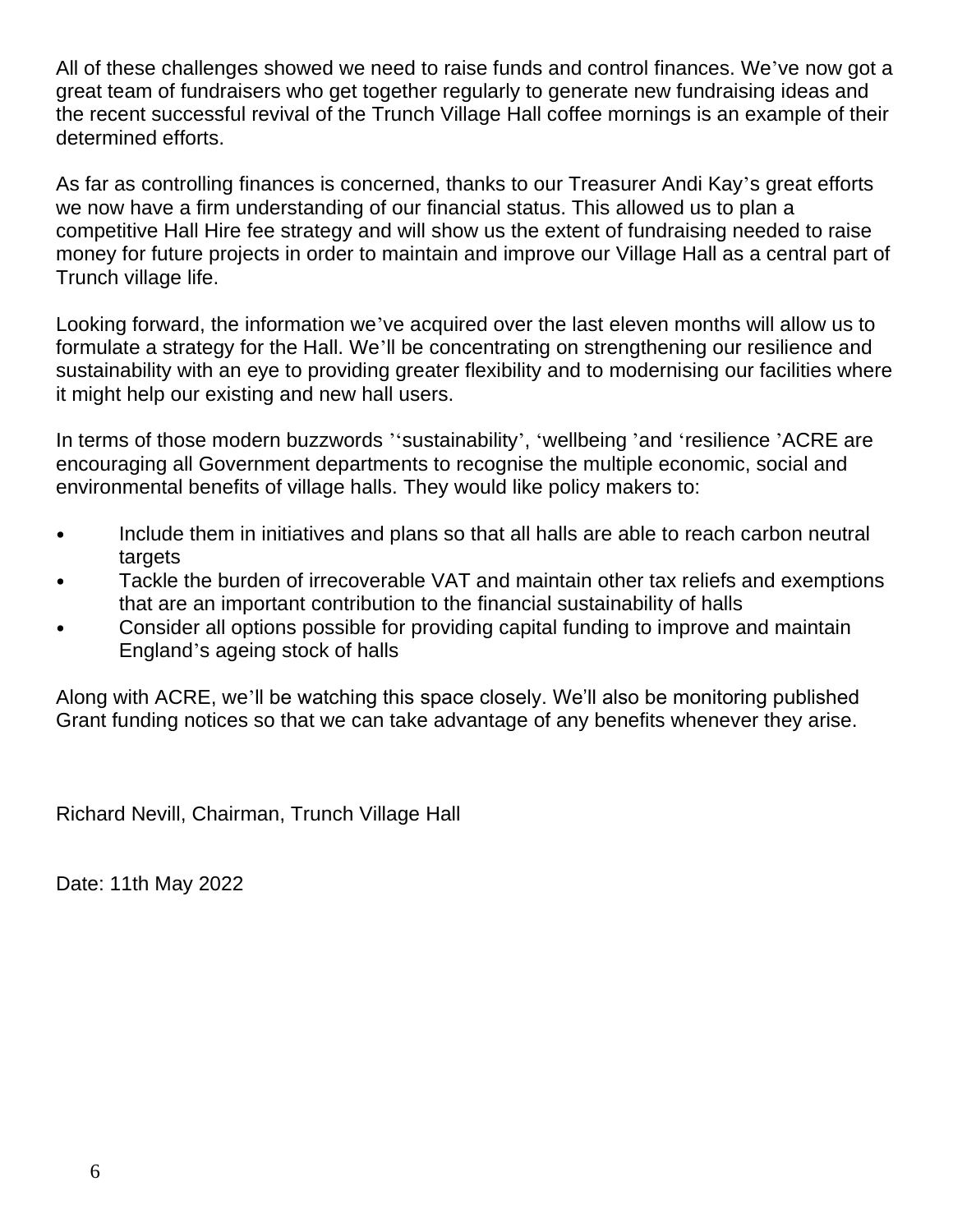Appendix C



# **Weekend of Celebrations in Trunch**

 **1st – 5th June - Beer Festival at the Social Club with live music entertainment** 

 **3rd June - Platinum Picnic Party in the Paddock 1pm-7pm**

**Art Exhibition by the Trunch Art Group and Floral Display by the Garden Society in the Village Hall 1pm – 4pm**

**3rd June – Unveiling of the restored village pump at The Green by Duncan Baker MP 1pm -2pm 4th June - Alice's Adventures in Wonderland THIS is MY THEATRE (Brighton) at St Botolph's Church 4pm & 7.30pm**

 **4th June – Coffee Morning and Exhibition of Art by Trunch Art Collective at the Methodist Church 10am-**

## **12noon**

**See Local Posters and the Mardle for further details**